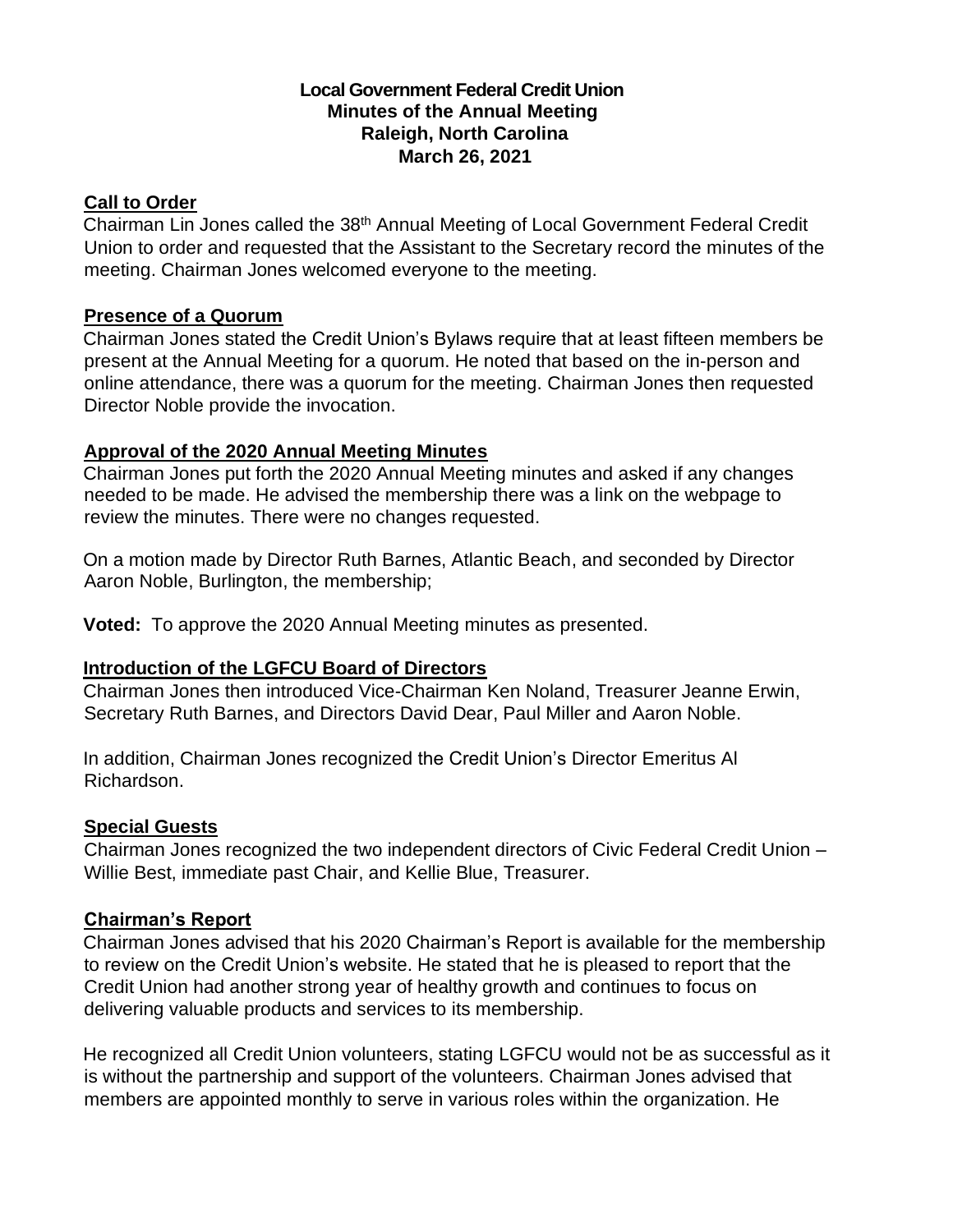informed the membership that there are nearly 600 members volunteering their time and services on various councils and committees to ensure the success of the Credit Union. Chairman Jones expressed his gratitude again for the time these volunteers devote to LGFCU.

## **Supervisory Committee Report**

Chairman Jones introduced Emily Lucas, Supervisory Committee Chair, to provide the Committee's report. He stated that the Credit Union's Supervisory Committee provides an important service to the membership by ensuring the safety and soundness of the Credit Union.

Ms. Lucas stated that it is the duty of the Supervisory Committee to ensure that the financial records of the Credit Union fairly represent the operations of LGFCU, and that procedures and practices are sound, thereby protecting members' deposits and rights.

She advised that in accordance with the requirements of the Credit Union's regulator, the National Credit Union Administration, the Supervisory Committee engaged the CPA firm of CliftonLarsonAllen to perform the annual financial statement audit as of June 30, 2020. Ms. Lucas informed the membership that the audit found the financial records to be a fair representation of the financial position of the Credit Union.

Ms. Lucas further stated that the accounting firm, on behalf of the Supervisory Committee, assists in ensuring the accounting records are an accurate representation of the Credit Union, that internal controls provide adequate protection, and that the Credit Union is operating under established policies and procedures. In addition, the Supervisory Committee reviews Credit Union policies for fairness, soundness, and efficiency.

Finally, Ms. Lucas advised that the Credit Union employs an Internal Audit department that tests the Credit Union's internal systems and processes. The Internal Audit team conducts periodic reviews of each function within the Credit Union.

Ms. Lucas expressed her appreciation for the Board's and members' confidence in the work the Supervisory Committee provides for the Credit Union.

Chairman Jones expressed his appreciation to the Committee for the work they do on behalf of LGFCU and their fellow members.

#### **Loan Review Committee Report**

Chairman Jones introduced Tony King, Loan Review Committee Chairman, to provide the Committee's report.

Mr. King stated that he is honored to present the Loan Review Committee (LRC) report at the 38<sup>th</sup> Annual Meeting for LGFCU. He advised that the LRC fulfills two significant roles for the Credit Union. First, the LRC provides members with an avenue to appeal a loan denial through our usual delivery channels. Second, the LRC offers members a voice in the loan decision process. LRC members are not Credit Union staff; they are Credit Union members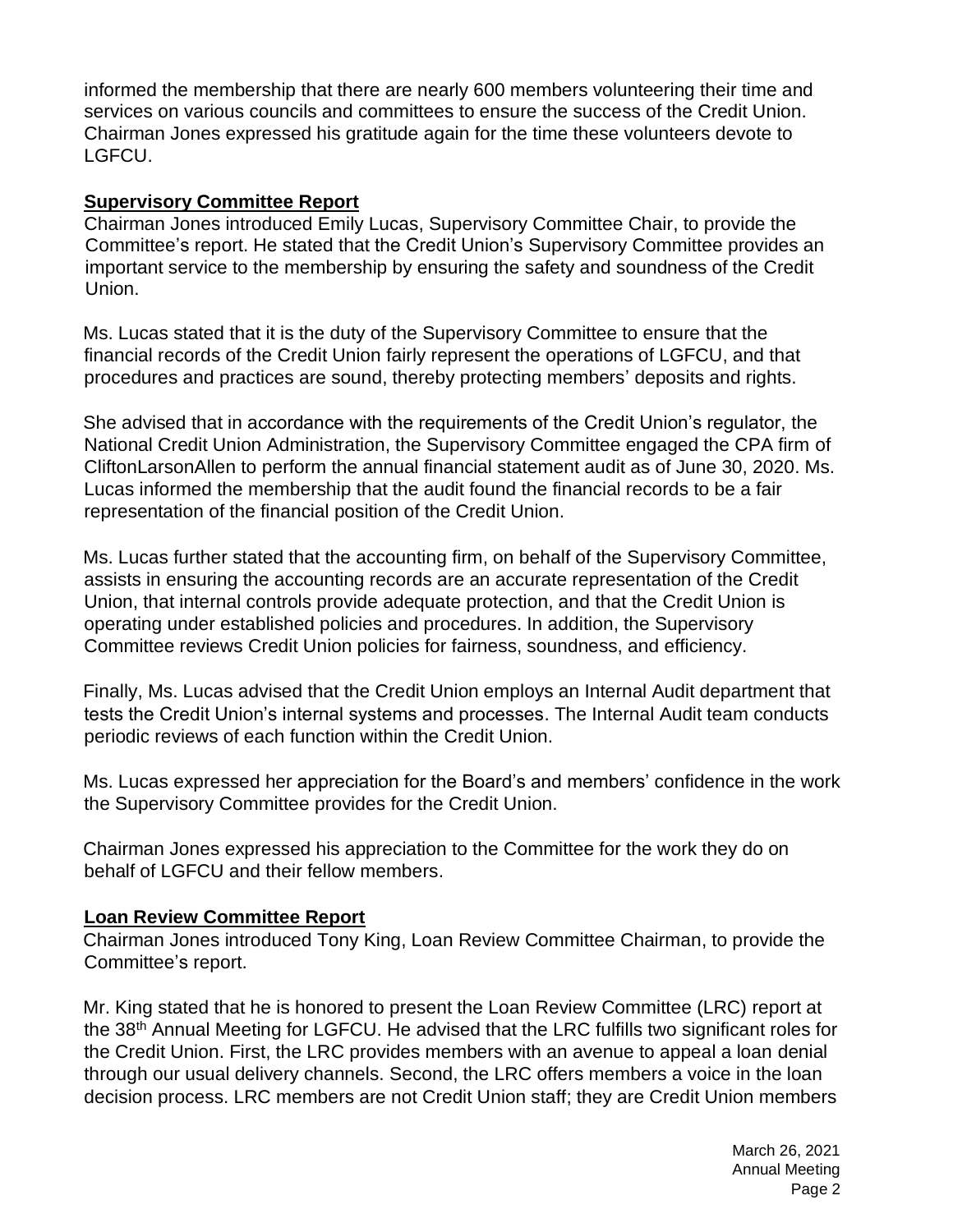appointed by LGFCU's Board of Directors who are willing to volunteer their time. This right to appear before a committee of peers is a rare benefit.

He advised that members are given the option of having their applications reviewed by the Committee via mail, telephone, or through an in-person meeting. In every scenario, the member's application is treated equally, confidentially, and respectfully.

He stated that in 2020, the LRC met as often as needed, usually weekly to consider the needs and requests of the members.

Finally, Mr. King thanked the LRC, as well as the Board, for their work in this effort. He stated that the LRC is truly making a difference in the lives of Credit Union members and their families.

Chairman Jones expressed his appreciation for Mr. King's report and the work of the LRC.

## **Nominating Committee Report**

Chairman Jones introduced Director Ken Noland, Chairman of the Nominating Committee, to present the Nominating Committee report. Director Noland thanked Chairman Jones for the opportunity to present the Nominating Committee report to the membership.

He introduced the other members of the Nominating Committee – Directors Ruth Barnes and Dr. Aaron Noble. Director Noland advised the membership that the Nominating Committee is appointed by and serves at the discretion of LGFCU's Chairman of the Board. The charge of the Nominating Committee is to review the qualifications of prospective candidates for the Board and make nominations to the membership.

Director Noland advised that the Nominating Committee is submitting the following nominations: David Dear from Shelby for a three-year term; and Lin Jones from Durham for a three-year term. He advised that the Nominating Committee is submitting these nominations as a recommendation to the membership.

Chairman Jones stated that the Credit Union Bylaws provide for nominations from the floor if there is a vacancy on the Board of Directors, as well as nominations via petition to the Board of Directors. He advised that there were no petitions from the membership nor was there a current vacancy on the Board.

On a motion made by Willie Best, and seconded by Director Erwin; the membership;

**Voted:** To approve Directors Dear and Jones for respective three-year terms as presented by the Nominating Committee.

# **CEO's Report**

CEO Maurice Smith began by thanking the membership for attending the virtual Annual Meeting. He stated under normal circumstances he would be with everyone in a crowded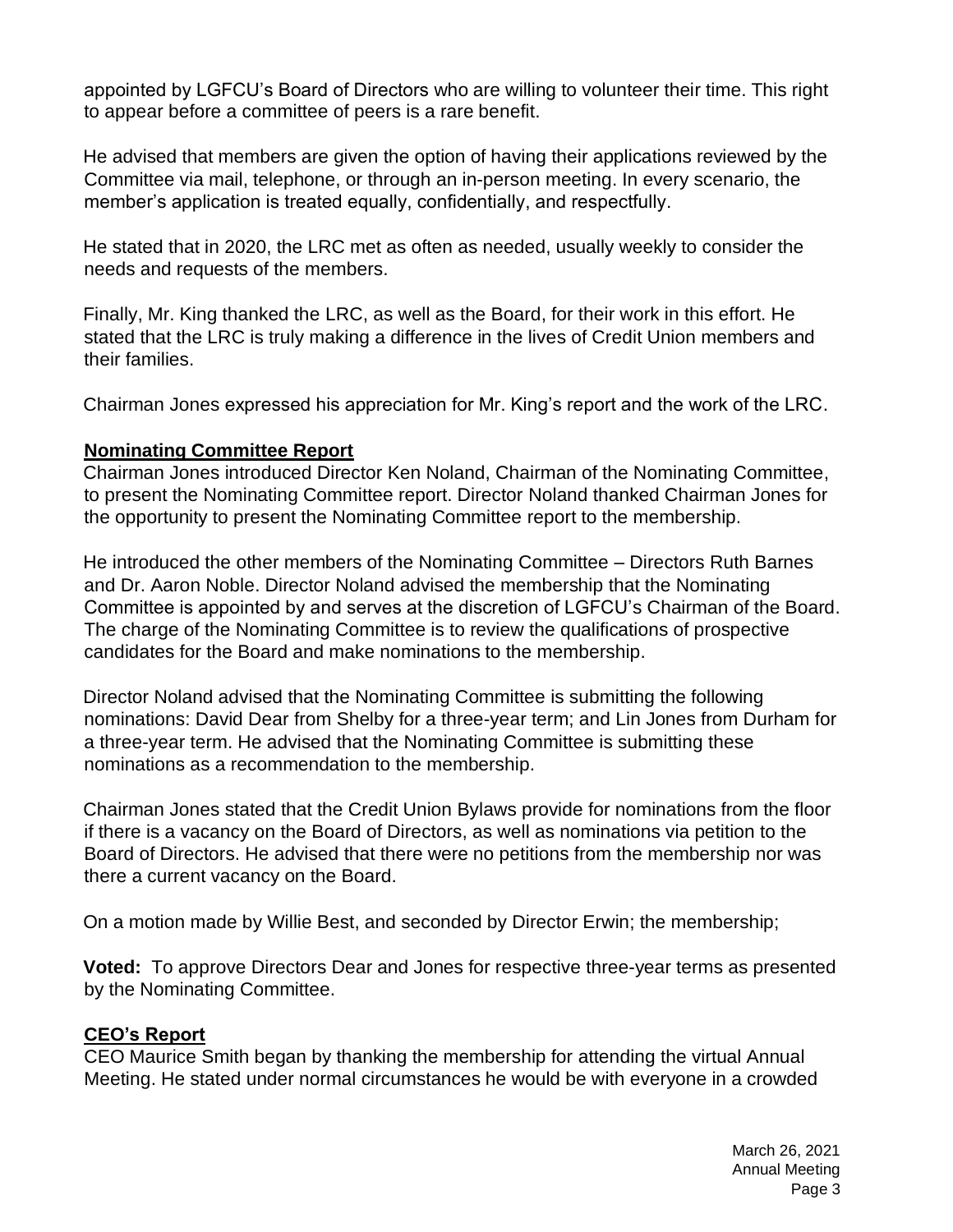assembly room giving his report about what their credit union has accomplished the past year; he remarked that we hope to get back to face-to-face meetings next year.

He stated that this is his 28<sup>th</sup> year of attending the Annual Meeting – that's almost three decades of economic changes, recessions, yield curve fluctuations, unemployment increases and decreases, and interest rate changes. Over that time, the one thing that has stayed constant is the Credit Union's commitment to meet the needs of the members.

Mr. Smith stated that, unfortunately, during difficult economic times communities often take for granted the services that are provided to them from their local government entities, such as water quality, trash pickup, etc. He thanked the membership for the services they provide daily in their local communities.

Mr. Smith transitioned the discussion to the asset growth of the Credit Union over the last thirty years. He remarked that it does not show any year where LGFCU's assets declined. While the Credit Union is now over \$3 billion in total assets today, we can't lose focus on the individual families and households that are represented by that figure.

He noted LGFCU has surpassed 370,000 members, so one in every 29 North Carolinians is a member of this credit union. In addition, the Credit Union made over 6,600 real estate loans to members last year alone.

Mr. Smith stated that LGFCU lives by the egalitarian philosophy that all members are treated the same; by democratic control, in that members of the Board are elected by the membership; and its not-for-profit nature, meaning the Credit Union's focus is on its membership, not on the profits of the institution. That said, many financial institutions chose to restrict services to members during the pandemic to better manage their risk during a tougher economic environment. He advised the membership that the Credit Union's Board chose to offer more loans and loan modifications to better assist members through these challenging times.

Mr. Smith further stated that LGFCU is performing at a comparable rate, or even ahead of, its peers in many key metrics. He advised that the Credit Union had a negative growth in investments compared to our peers. When LGFCU receives deposits from the membership, management can choose to place the funds into two buckets – it can choose to invest those funds or loan them out to members for higher rates on return. Fortunately, the decline in investments is proof positive that LGFCU is loaning these funds to its membership, which is a core purpose of any credit union.

In addition, Mr. Smith stated that the Credit Union is paying higher dividends for member deposits than our peer organizations. This is a greater expense to LGFCU, which reduces the Credit Union's overall income, but ultimately provides a greater benefit to the membership. Mr. Smith noted the substantial growth of the Credit Union during the pandemic tells the Board and management that members trust the products and services their Credit Union offers during challenging economic times.

He then transitioned the discussion to the Credit Union's return-on-assets. He advised this is the "bottom line" for LGFCU. Mr. Smith informed the membership that the Credit Union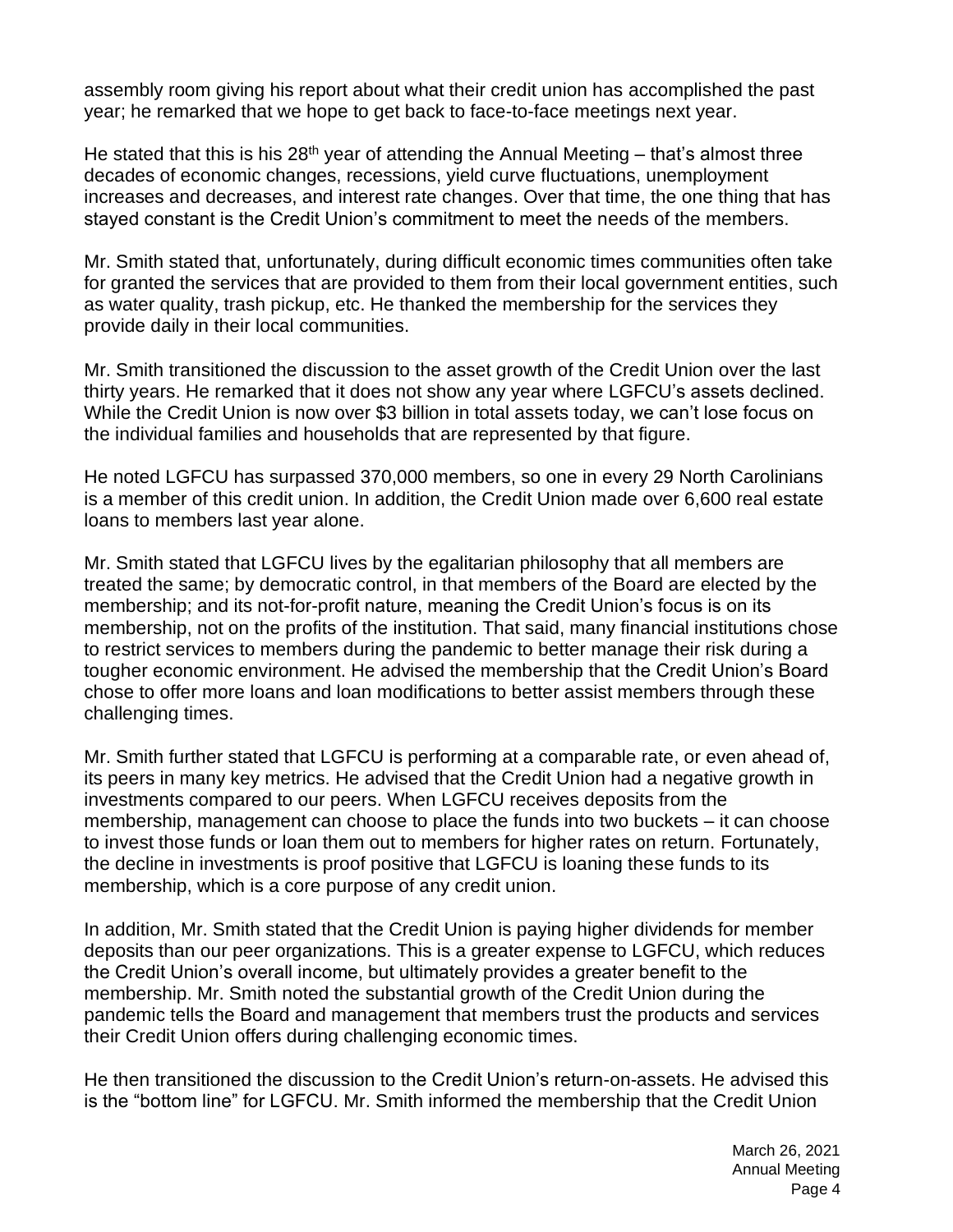was not quite as profitable as some of our peer institutions. But when you take more chances and pay more in dividends, it reflects in the bottom line – and we are perfectly fine with that.

Mr. Smith moved the discussion to the tools used by management to determine how the Credit Union is performing. He advised that LGFCU is subject to an external financial statement audit on an annual basis. This year, the Credit Union received an unmodified opinion from CliftonLarsonAllen, meaning the financial statements were an accurate representation of LGFCU's financial condition and operations.

Regarding LGFCU's annual NCUA examination, Mr. Smith noted that this review is designed to ensure the Credit Union complies with NCUA's Rules and Regulations and operates in a safe and sound manner while taking care of the membership. He advised attendees that LGFCU's most recent NCUA exam went very well, although the report could not be made available to the membership as the regulator deems it confidential.

Next, Mr. Smith advised that the Credit Union sends out surveys to the Advisory Council as well as to the membership. These surveys tell staff how well we are serving them and their communities, as well as what products and services the membership would like to see in the future. He advised that staff welcomes comments and that we are only a phone call or visit away.

He advised that the Credit Union will get through this pandemic by listening to the members about what their families and communities need during this time. How our members are weathering the storm is a key component of how LGFCU determines its success. Mr. Smith stated LGFCU wants to develop and offer products that will make the financial lives of the membership easier.

Mr. Smith stated economists anticipate an economic recession around every seven years, and the Credit Union wants to identify products and services the membership needs to weather the next economic downturn. That said, the Credit Union is launching [financialwellness@lgfcu.org](mailto:financialwellness@lgfcu.org) for the membership to submit ideas to assist your Credit Union in building a financial wellness program that helps our members weather the next economic storm. The email responses will come directly to Mr. Smith and he may reach out to the members to discuss their ideas.

Mr. Smith then reminded the membership of the core values of the organization. He stated LGFCU is going to continue to live by them. LGFCU is going to be the credit union members expect and deserve it to be, regardless of what the economy's doing. He stated the members still need the Credit Union, and LGFCU still needs its members. Therefore, we're going to live out our core values.

Mr. Smith thanked the membership for allowing him to share a few thoughts about their Credit Union, about its performance, and particularly the relevance of LGFCU in this kind of environment. He reminded that the Credit Union exists to serve its members. It doesn't matter whether we're sitting on our sofa at home, telecommuting, or here in the office or out on the road, we're all focused on the membership and its needs. He stated it's been a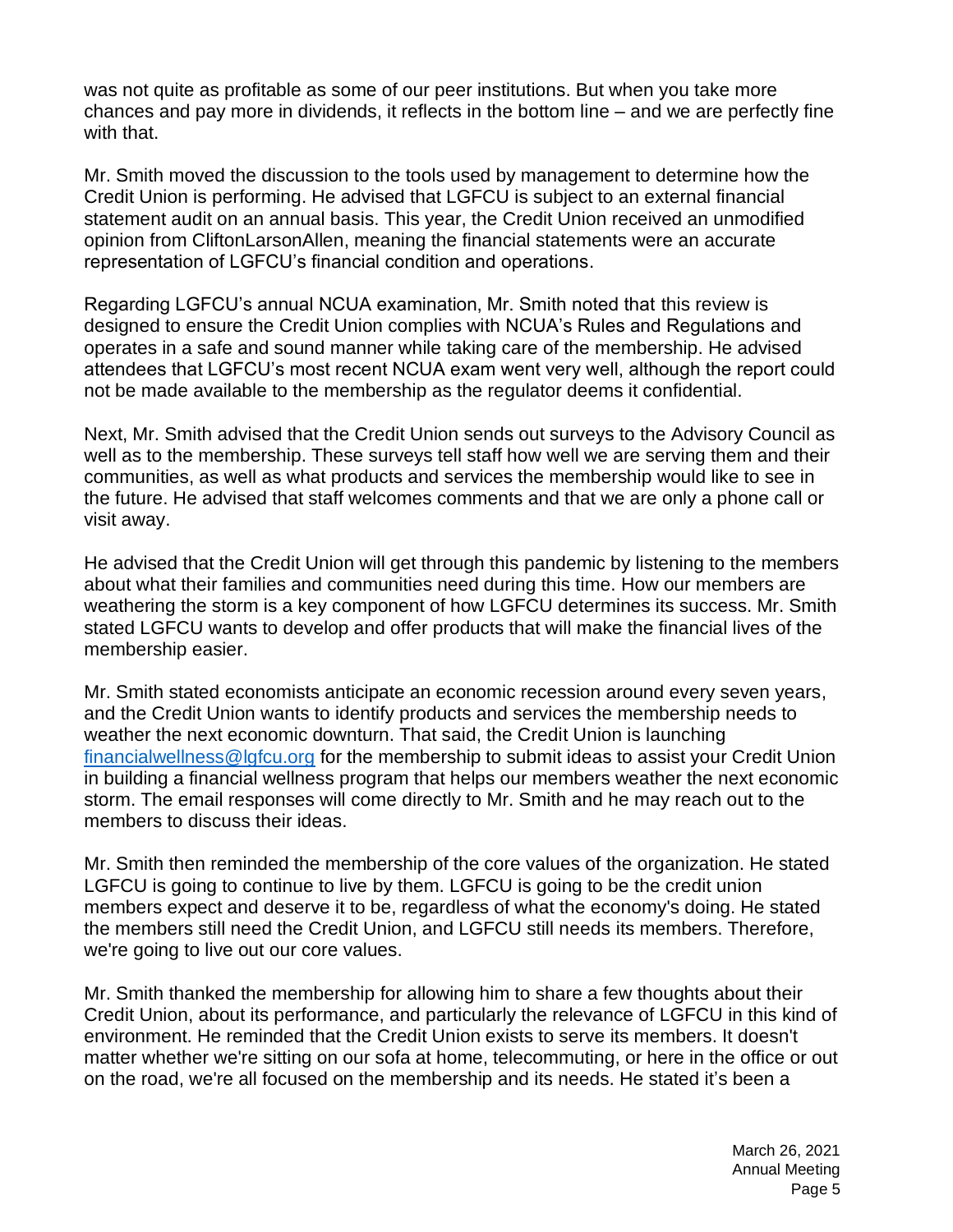pleasure serving them this year. Mr. Smith thanked the membership for being a part of the 2021 Annual Meeting.

Finally, Mr. Smith opened the floor to questions from the membership. The first question came from Karen in High Point. She inquired if the Credit Union would reinstate the Skip-A-Pay program. Mr. Smith responded staff would have internal discussions on the program.

Next, Cindy inquired if the Credit Union had an online option to transfer money to another financial institution. Mr. Smith stated the service isn't available at this time, but members could transfer funds via ACH, wire transfer, and/or online banking.

Diane from Cary inquired how long a member could serve on the Loan Review Committee. Mr. Smith advised the Committee members serve at the discretion of the Credit Union's Board of Directors for rotating two-year terms. He encouraged her to send an email to staff to be considered next time there was a vacancy.

He stated many have the impression that the CEO is the last option to have their loan approved. That is not the case; the CEO cannot override a decision by the LRC.

Robin from Rocky Mount inquired if there is an LGFCU app since social distancing has become the new normal. Mr. Smith informed the membership that although a release date has not been determined for the app, it is under active development. He reminded the membership they can access Member Connect through a mobile phone or any digital device and perform several important services. In addition, the Credit Union is always reachable by phone, email or via branch access.

Donna inquired if the Credit Union would consider increasing the maximum term on a manufactured home loan from 15 years to 30 years. Mr. Smith advised that staff would review the policy to determine if there is a safe and sound way to assist the membership.

Justin stated there are historical inequities in financial services for minorities – what is the Credit Union doing at the state and national levels to support fair financial services for minority communities? Mr. Smith advised the Credit Union works with lawmakers at both the state and national levels to advocate for policies, rules, and regulations to ensure all communities have access to equitable financial services. These services do not impact just the members, but all consumers and local communities.

Mr. Smith then stated the Credit Union continuously works to improve the core values of all financial institutions to defeat the notion of inequities. Mr. Smith noted that at the Credit Union he has 370,000 bosses that will ensure LGFCU provides equitable products and services.

Bryan inquired if the Credit Union would consider higher dividend rates on share term certificates for longer term savers. Mr. Smith stated dividend rates are at historical lows for all financial institutions due to the downturn in the economy. When there is a downturn in the economy, loan rates are reduced to encourage spending and boost economic activity. If the Credit Union reduces the loan rates, we have to reduce the dividend rate as well since LGFCU is not making as much income. Mr. Smith remarked that as a member, it doesn't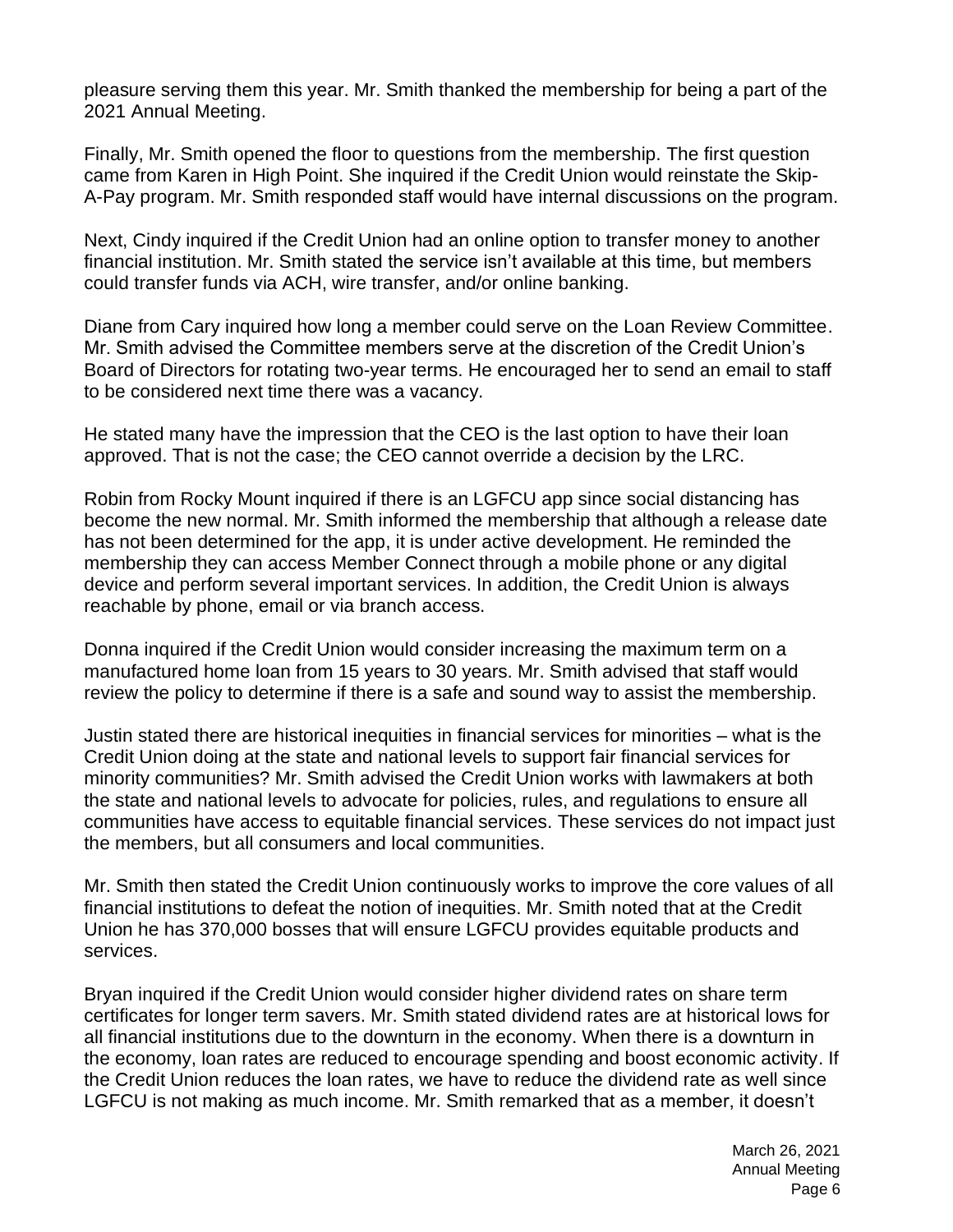feel good to see your dividend rate reduced, but the two must work together. When lending increases, so will the dividend rates.

Next, Laura inquired when LGFCU would start offering remote deposit capture. Mr. Smith advised the functionality will be available with the LGFCU mobile app.

Karen from High Point inquired if the branches would consider opening on a Saturday morning. Mr. Smith stated the Credit Union utilizes the SECU branch network to serve the LGFCU membership. SECU branches are open from Monday through Friday from 8:30am to 5:30pm. He stated other financial institutions have tried offering Saturday operating hours, but it hasn't worked as anticipated. For services outside of the branch operating hours, he encouraged the membership to utilize the Contact Center or Member Connect.

Ernest inquired if the Credit Union would consider partnering with Zelle to offer external transfers. Mr. Smith stated there are no immediate plans to offer Zelle. To offer the service, staff would have to review the service agreement, security protocols, fees, and the limitations of the service.

Next, Evelyn inquired if the Credit Union would consider removing the monthly service fee for senior citizens. Mr. Smith encouraged Evelyn to transition to the Golden Circle account, which is a complimentary service provided to the Credit Union's senior citizens.

Jacqueline from Herford inquired what the Credit Union was doing to ensure the financial independence of LGFCU's younger members. Mr. Smith stated the Credit Union's financial wellness program is designed to help gain financial independence for all members. He encouraged her to reach out to him with the [financialwellness@lgfcu.org](mailto:financialwellness@lgfcu.org) email to share her ideas.

Next, Beverly inquired if the Credit Union could install an ATM in Whispering Pines. Mr. Smith stated the CashPoints ATMs are owned and operated by SECU. He advised he would reach out to SECU about an ATM but noted there would need to be enough transactions to justify the cost of the machine.

Xin inquired in what ways will LGFCU change business practices due to the lessons learned from the pandemic. Mr. Smith stated the Credit Union is working to increase the financial literacy resources to better prepare members for the next economic downturn. Secondly, staff is working on ways to help members build a better "nest egg" for future needs.

Finally, Jody inquired if the Golden Circle account provided a discount for estate planning services. Mr. Smith stated the Golden Circle account does not offer discounts, but the Credit Union does offer Estate Planning Essentials, which allows members to meet with an estate planning attorney in their local branch at an affordable rate to create end of life documents, etc.

Mr. Smith thanked everyone for their questions. He transitioned the discussion to the Credit Union's new charitable foundation, noting LGFCU will create a 501(c)(3) foundation to